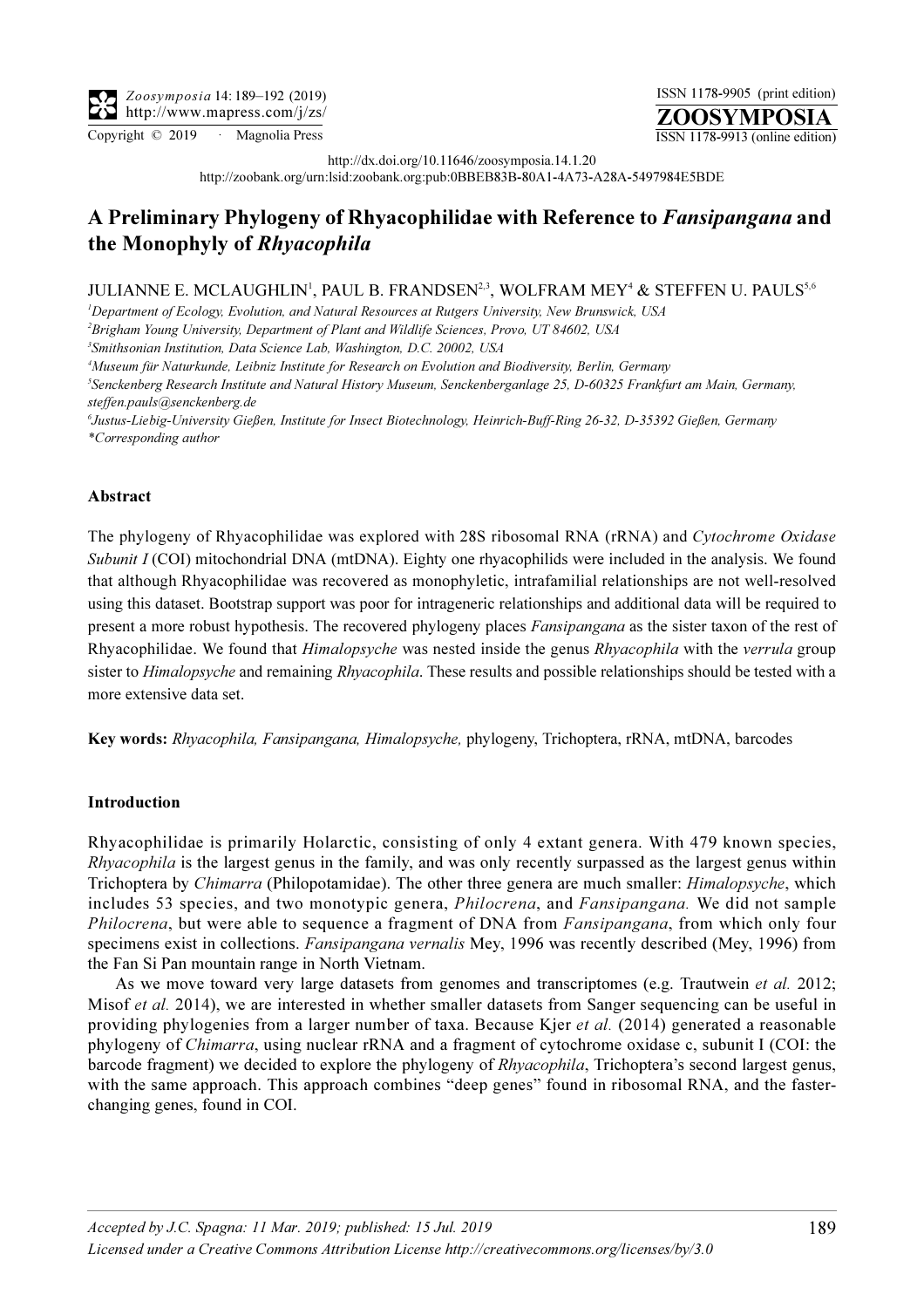### Methods and Materials

Approximately 1000 nucleotides of 28S RNA, spanning the D1-D3 hypervariable regions, were chosen for the analysis of rRNA. This region should be the most phylogenetically informative because it is one of the fastest-changing regions of relatively slow-evolving rRNA. Because this is a relatively long fragment of about 1000 nucleotides, some of the lower-quality template DNA had to be sequenced in pieces. If the D1-D3 primers failed (D1-3F CGAGTAGCGGCGAGCGAAACGGGA and D1-3shortR CGTGYRCGCTCTCAGTGCGT), then a D2 primer (GAGTTCAAGAGTACGTGAAACCG) was combined with the D1-3 shortR primer. At times, only the D2 region could be recovered. Sequences will be made available upon publication of a publication in preparation that includes morphological data by J. Giersch.

Standard PCR methods were used: the annealing temperature was  $55^{\circ}$  C and the extension time was 2 minutes. Successfully amplified reactions were sent to the GeneWiz (Piscataway, NJ) for sequencing. Sequences were viewed and manually edited in the plasmid editing program, ApE. Editing DNA involved removing illegible or poor DNA reads with either high background or irregular spacing and checking DNA sequences with their complement for verification. Sequences were then checked for contamination with a preliminary phylogenetic analysis. If two different species of Rhyacophila were identical, contamination was strongly suspected, and any such sequences were marked for re-sequencing. Following this, sequences were converted to FASTa format and a preliminary alignment was created in the program SeaView (Gouy et al. 2010). Alignment of COI was unambiguous, with no length variation. Ribosomal data were aligned manually in MS Word, as described in Kjer *et al.* (2009). Aligned data were used to create a phylogenetic tree, using the GTR+ CAT model, with RaxML (Stamatakis 2014).

#### Results and Discussion

The combined data tree exhibits high bootstrap support on a few deep nodes, but very poor support throughout most of the backbone (Fig. 1). Both Hydrobiosidae and Rhyacophilidae are monophyletic. The Hydrobiosidae are strongly divided into their two subfamilies, Apsilochoreminae and the larger Hydrobiosinae. The Fanispangana specimens we received for sequencing were single legs, and an abdomen in very poor condition for DNA work after storage in 75% ethanol for over 10 years. Over 100 PCR reactions were performed, and two short fragments of rRNA were amplified and sequenced. These two short fragments were sufficient to place Fansipangana as the sister taxon of both Himalopsyche and Rhyacophila with moderate support. Himalopsyche are weakly grouped as monophyletic, as are all Rhyacophila, except for R. verrula Milne, 1936 and R. rickeri Ross, 1956, which are placed as the sister to *Himalopsyche*, and the rest of Rhyacophila. Despite low bootstrap values for intragenic relationships throughout most of the tree, the placement of Fansipangana, and the non-monophyly of Rhyacophila, due to the verrula-group, provides an interesting hypothesis, worthy of additional data. Our study shows that the two gene approach proposed by Kjer et al. (2014) is not a one-size-fits-all approach to resolve phylogenetic relationship in caddisflies at the genus or species level. This was already clearly stated by the authors in their paper. Kjer et al. (2014) concluded that using mtCOI and data from the rRNA can produce far from perfect but reasonable and useful phylogenies. The approach worked well in *Chimarra* when compared with a three gene molecular phylogeny of Chimarra (Wahlberg & Johanson 2014). Both studies show that despite the decreasing costs and increasing ease in generating and accessing phylogenomic data, integrative taxonomy and phylogenetics will continue to benefit from less expensive approaches that are applicable to many individuals. However, while the phylogeny presented here on Rhyacophillidae provides us with useful hypotheses to be pursued with more data, the two gene approach is clearly insufficient to actually resolve the phylogeny on its own. Caution should thus be used when planning, producing, and especially interpreting a two gene phylogeny in caddisflies.

#### Acknowledgements

We thank Joe Giersch for providing specimens of the R. verrula-group for this study.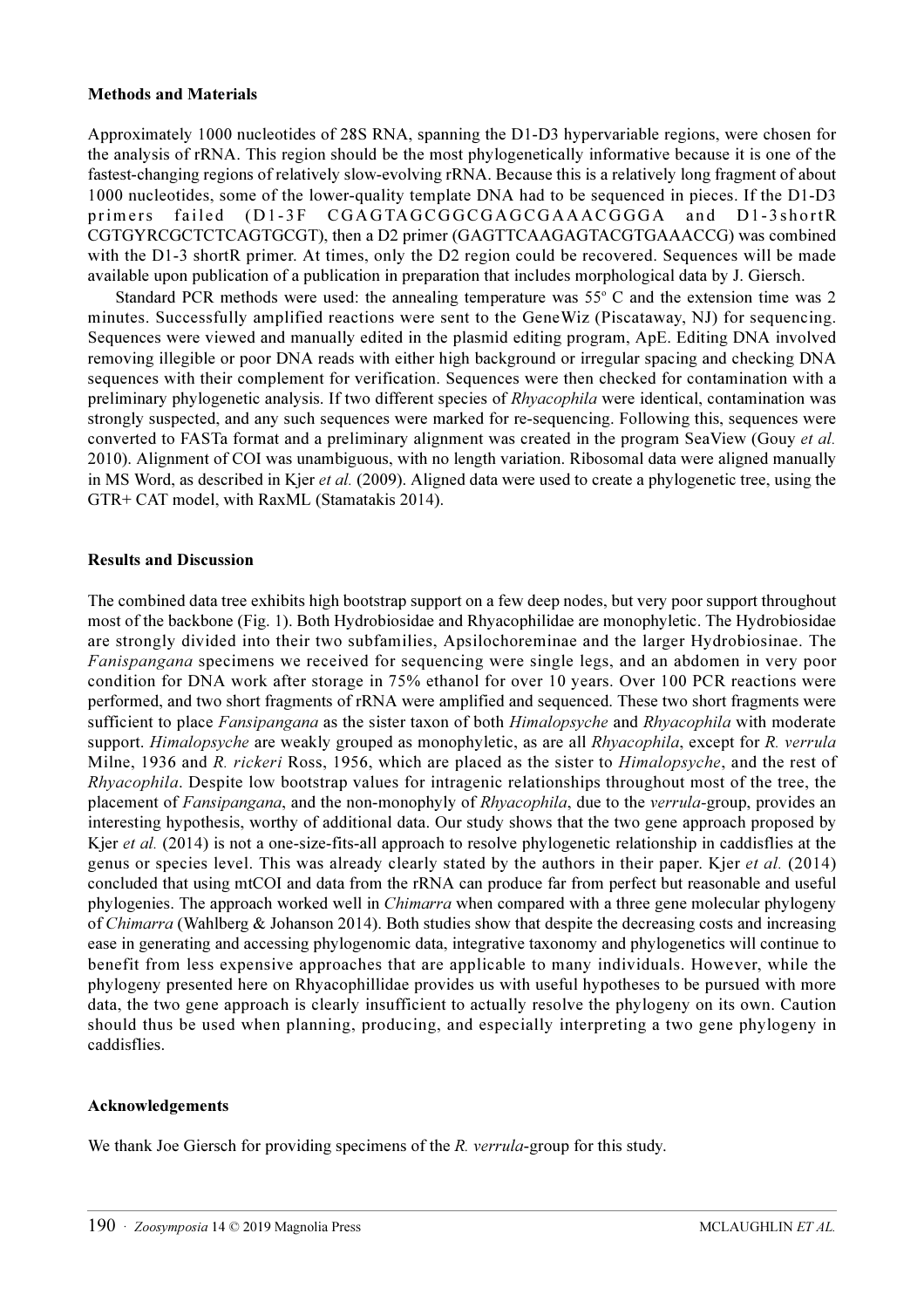

FIGURE 1. RaxML generated phylogeny from the combined data. Arrows draw attention to weakly supported nodes, which should be collapsed. Circled nodes are discussed in the text. Numerals at the internodes are bootstrap values.